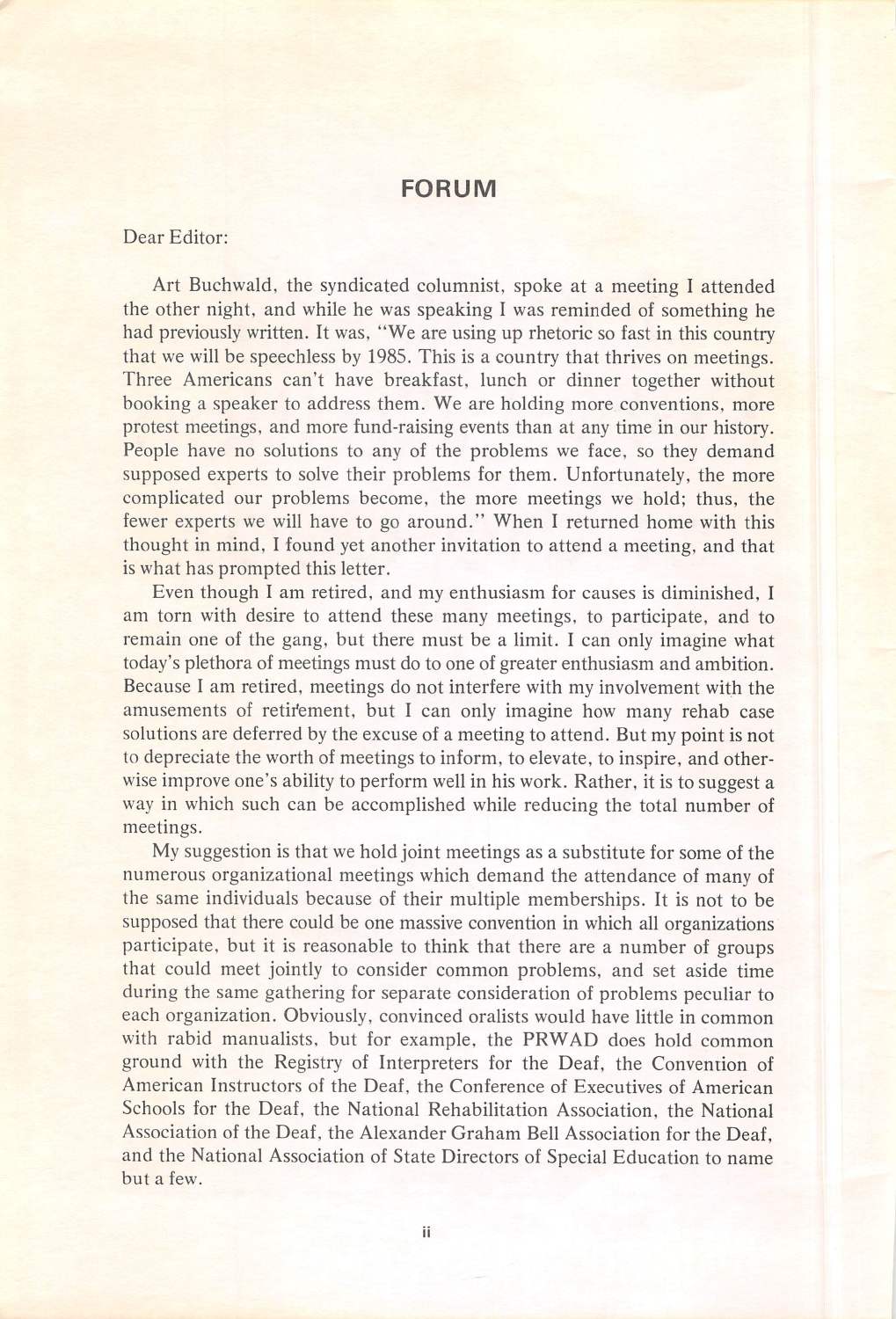Therefore, I suggest that this matter of joint meetings be taken under serious consideration. Maybe one great ingathering of all organizations in Madison Square Garden is not such a bad idea after all.

Arthur G. Norris

## INTERNATIONAL CONGRESS COMMITTEE ON THE EDUCATION OF THE DEAF

The International Congress on the Education of the Deaf in its final plenary session in Tokyo, August, 1975, voted to establish an International Congress Committee on the Education of the Deaf. The aim was to create a mechanism to insure a more orderly continuity in such congresses and to utilize the experience of countries that had hosted previous congresses to assist in the organization of future meetings. Furthermore, since a number of countries at the Tokyo Congress had expressed interest in hosting a congress in 1980, it was recognized that a representative committee could be helpful in receiving and evaluating proposals that met criteria established by the Congress. The Committee has no official status but it does reflect the intent of the participants in the 1975 Congress. Its decisions and recommendations are not binding on any group or nation.

The specific purposes of the Committee are:

- 1. To solicit, evaluate and select a host country.
- 2. To serve in an advisory capacity to the host country selected.
- 3. To prepare and present at the 1980 Congress a plan for a permanent structure for future International Congresses on Education of the Deaf.
- 4. To establish the means whereby funding can be obtained for the continuing functioning of the Committee so that it can carry out its purposes.

The following criteria were suggested as guidelines for developing and evaluating proposals:

- 1. The capacity to provide the necessary translating and interpreting services, including interpretation into manual communication, is present.
- 2. There are various diagnostic and educational programs for the hearing impaired available in a variety of settings.
- 3. There are a variety of experts in the appropriate fields available to be called upon for participation in the Congress.
- 4. The geographical setting should be considered, particularly as it relates to where the preceding Congresses were held and feasibility for travel for those attending.
- 5. There is evidence of national commitment to hold the Congress.
- 6. There is evidence of adequate financial support.
- 7. The host country has political stability.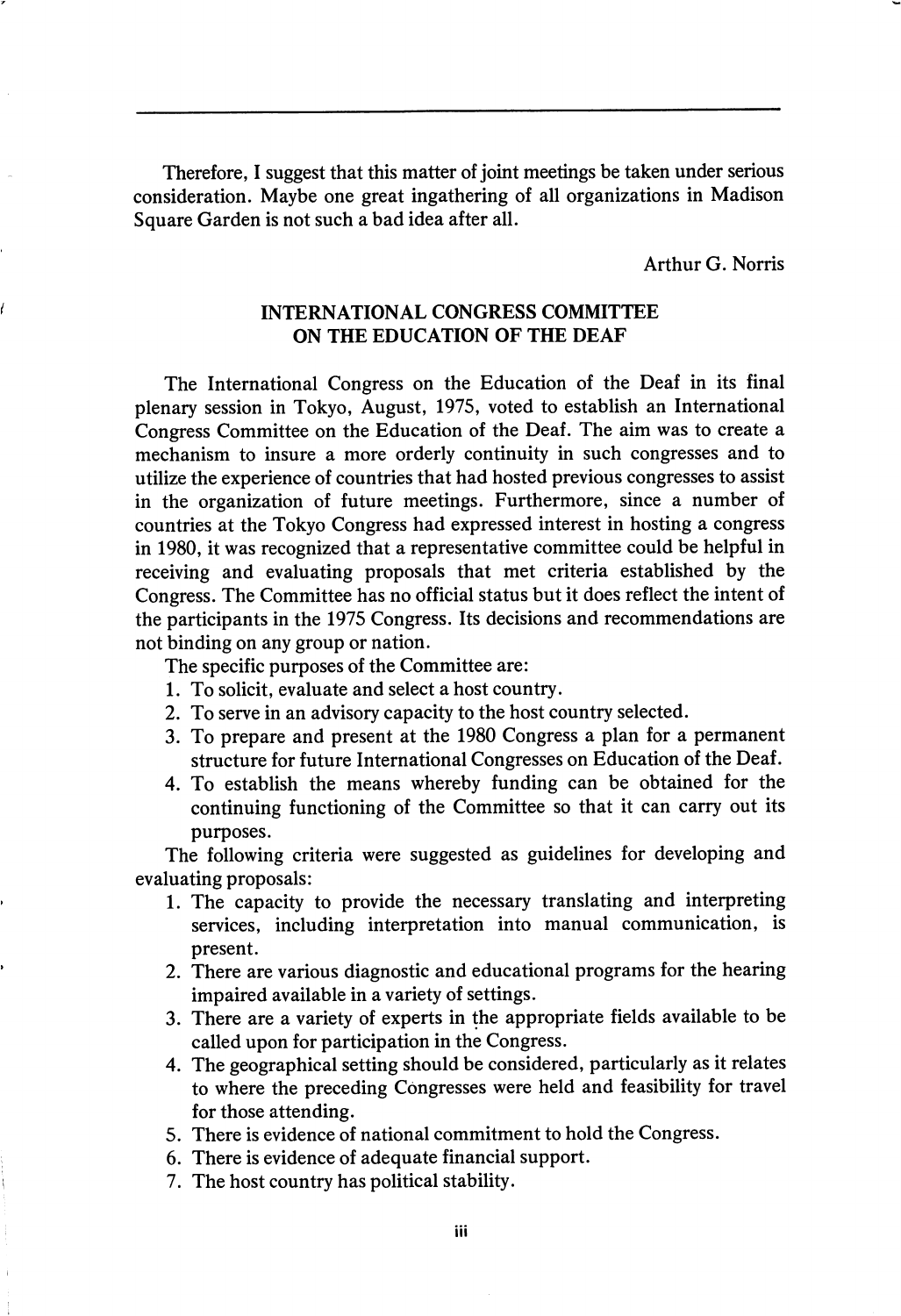The members of the Committee are:

Mrs. Catherine M. Abilla Inspector of Special Education Ministry of Education Kenya Society for the Deaf Nairobi, Kenya

Dr. Richard Brill, Superintendent California School for the Deaf Riverside, California

Ms. Julia E. Polito Castro, Principal Institute Oral Modelo Buenos Aires, Argentina

Dr. Sergia G. Esguerra Chief, Special Education Unit Region IV, Department of Education and Culture Banawe, Quezon City. Philippines

Dr. Pierre Gorman, Senior Research Fellow Faculty of Education Monash University Clayton, Victoria, Australia

Mrs. Rut Madebrink, Principal Manilla School for the Deaf Stockholm. Sweden

Mr. Oosima-Isao, Principal Nippon Rowa Gakko Tokyo, Japan

Dr. Dragoljub Vukotic, President World Federation of the Deaf Belgrade. Yugoslavia

Dr. S. Richard Silverman, Director Emeritus Central Institute for the Deaf St. Louis. Missouri — Chairman